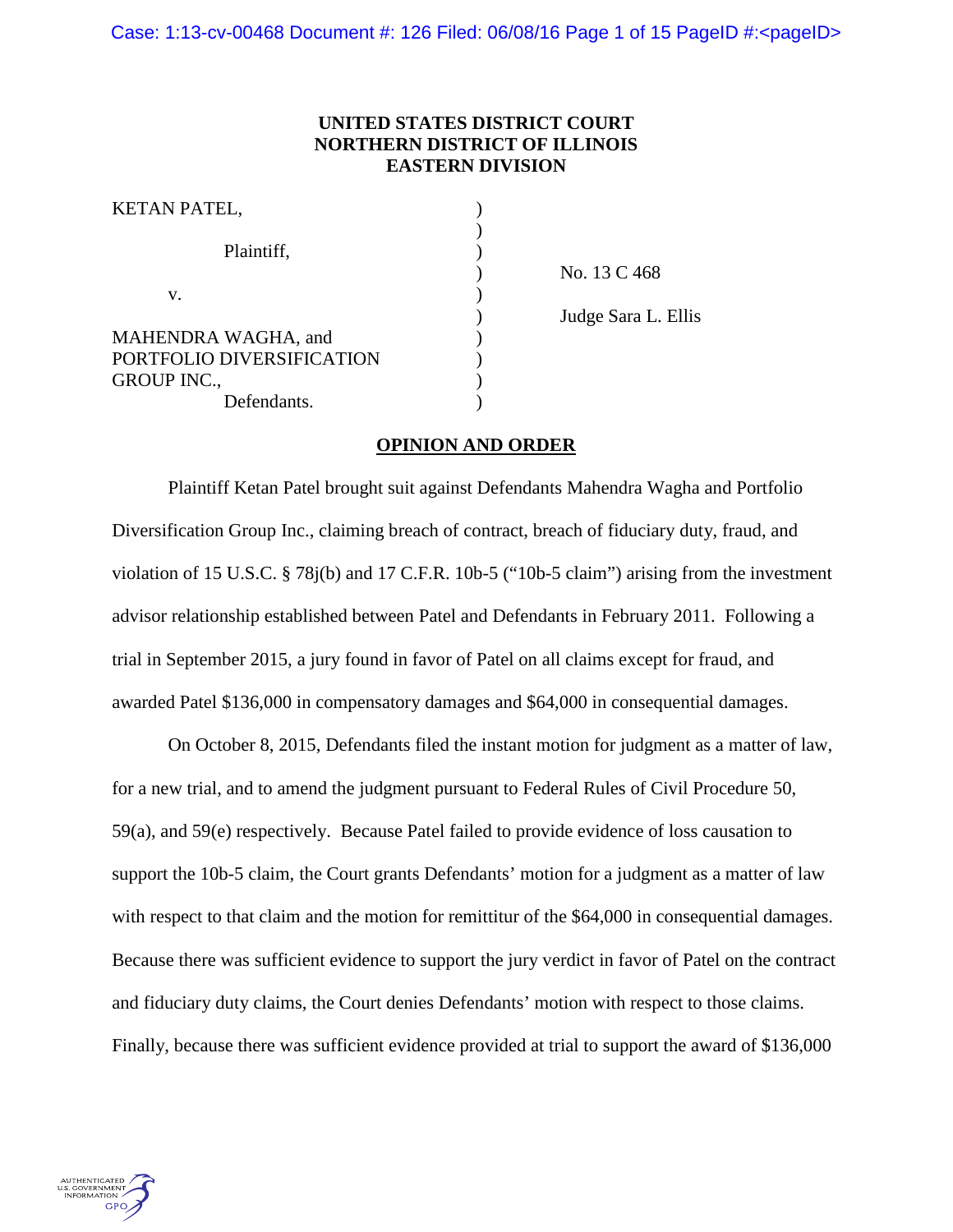in compensatory damages, the Court denies Defendants' motion for remittitur of compensatory damages.

# **LEGAL STANDARD**

When ruling on a Rule 50 motion for judgment as a matter of law following a jury verdict, the Court does not re-weigh the evidence presented at trial or make credibility determinations. *See Reeves v. Sanderson Plumbing Prods.*, 530 U.S. 133, 150, 120 S. Ct. 2097, 147 L. Ed. 2d 105 (2000); Fed. R. Civ. P. 50(b). The Court views the evidence and all reasonable inferences in the light most favorable of the prevailing party. *See Reeves*, 530 U.S. at 150–51; *Erickson v. Wis. Dep't of Corr.*, 469 F.3d 600, 601 (7th Cir. 2006). A court will overturn the jury's verdict only if no reasonable juror could have found in the non-moving party's favor. *See Erickson*, 469 F.3d at 601. "This is obviously a difficult standard to meet." *Waite v. Bd. of Trs. of Ill. Cmty. Coll. Dist. 508*, 408 F.3d 339, 343 (7th Cir. 2005).

The decision to grant a new trial pursuant to Rule 59(a) is committed to the Court's discretion. *Johnson v. Gen. Bd. of Pension & Health Benefits of United Methodist Church*, 733 F.3d 722, 730 (7th Cir. 2013). A court will only order a new trial "if the jury's verdict is against the manifest weight of the evidence, or if for other reasons the trial was not fair to the moving party." *Willis v. Lepine*, 687 F.3d 826, 836 (7th Cir. 2012) (alteration omitted) (citation omitted) (internal quotation marks omitted). This is a difficult burden for Defendants to meet. *See Alverio v. Sam's Warehouse Club, Inc.*, 253 F.3d 933, 939 (7th Cir. 2001). A "mere scintilla" of evidence is not sufficient to sustain a verdict, but the Court should not substitute its view of the contested evidence in place of the jury's determination. *Filipovich v. K & R Express Sys., Inc.*, 391 F.3d 859, 863 (7th Cir. 2004). If, viewing the evidence in the light most favorable to the prevailing party, there exists within the record any reasonable basis to support the verdict, the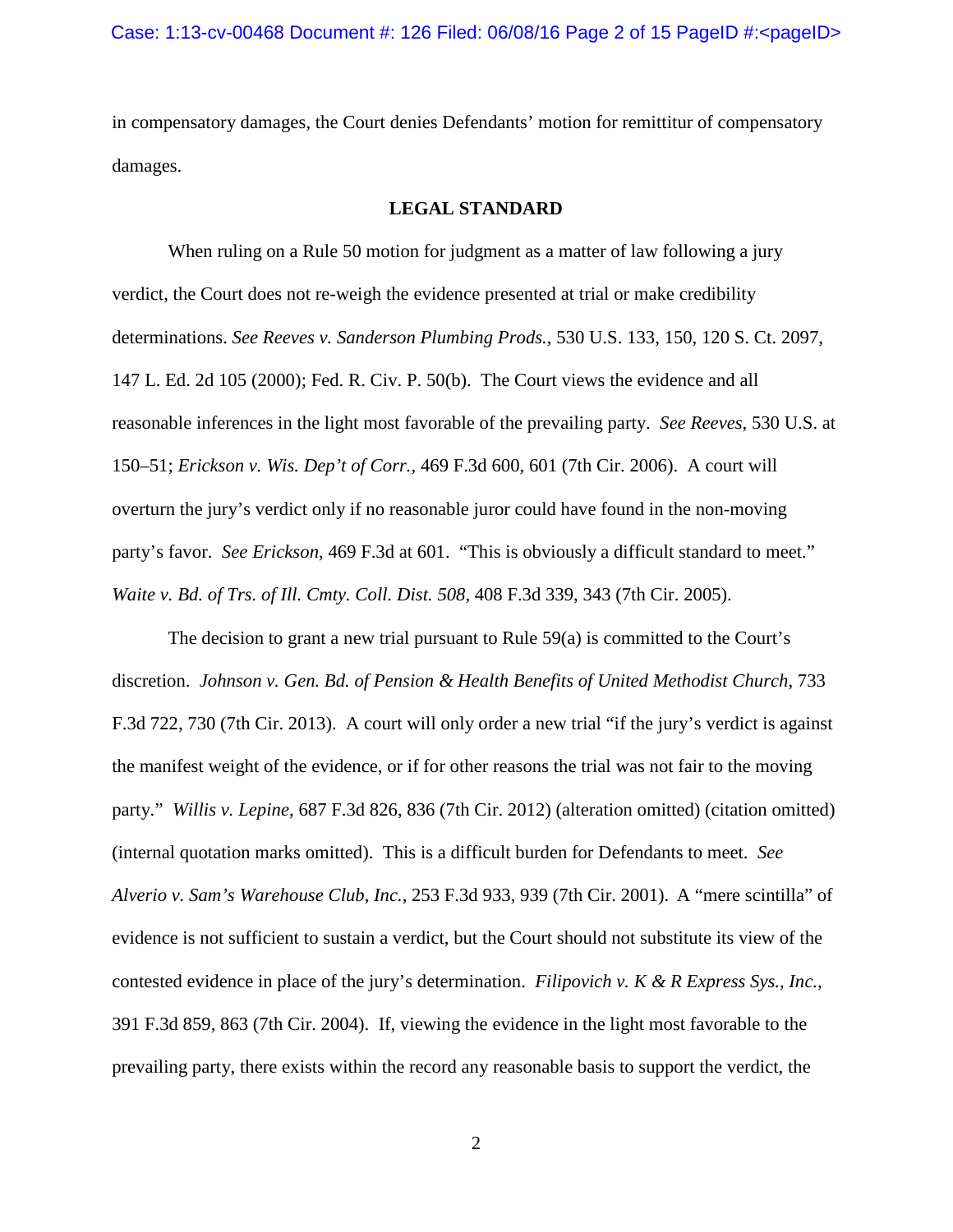#### Case: 1:13-cv-00468 Document #: 126 Filed: 06/08/16 Page 3 of 15 PageID #:<pageID>

Court will not set aside a jury verdict. *Kapelanski v. Johnson*, 390 F.3d 525, 530 (7th Cir. 2004) (citation omitted). Issues of credibility and weight of evidence must be left to the jury. *Id.*; *see also Turner v. Miller*, 301 F.3d 599, 602 (7th Cir. 2002) (the test is whether "no rational juror could have found for the prevailing party").

Finally, a court can alter or amend a jury verdict under Rule 59(e) to correct a "manifest error of law or fact" within 28 days of the entry of judgment. *See* Fed. R. Civ. P. 59(e); *Blue v. Hartford Life & Accident Ins. Co.*, 698 F.3d 587, 598 (7th Cir. 2012). The Seventh Amendment requires that the Court "accord substantial deference to the jury's assessment" of damages. *Spina v. Forest Pres. Dist. of Cook Cty.*, 207 F. Supp. 2d 764, 771 (N.D. Ill. 2002) (citing *Ramsey v. Am. Air Filter Co.*, 772 F.2d 1303, 1313 (7th Cir. 1985)). Nevertheless, "the court must also ensure that the award is supported by competent evidence." *Ramsey*, 772 F.2d at 1313. If the Court finds that damages are excessive, the proper remedy is remittitur rather than a new trial. *RRK Holding Co. v. Sears, Roebuck & Co.*, 563 F. Supp. 2d 832, 835 (N.D. Ill. 2008). Rule 59(e) does not permit parties to obtain relief by advancing "arguments that could and should have been presented to the district court prior to the judgment." *Cincinnati Life Ins. Co. v. Beyrer*, 722 F.3d 939, 954 (7th Cir. 2013) (citation omitted) (internal quotation marks omitted). Relief is granted under Rule 59(e) only in the rare circumstance where the moving party has shown that there is good reason to set the judgment aside. *Hecker v. Deere & Co.*, 556 F.3d 575, 591 (7th Cir. 2009); *Bank of Waunakee v. Rochester Cheese Sales, Inc.*, 906 F.2d 1185, 1191–92 (7th Cir. 1990).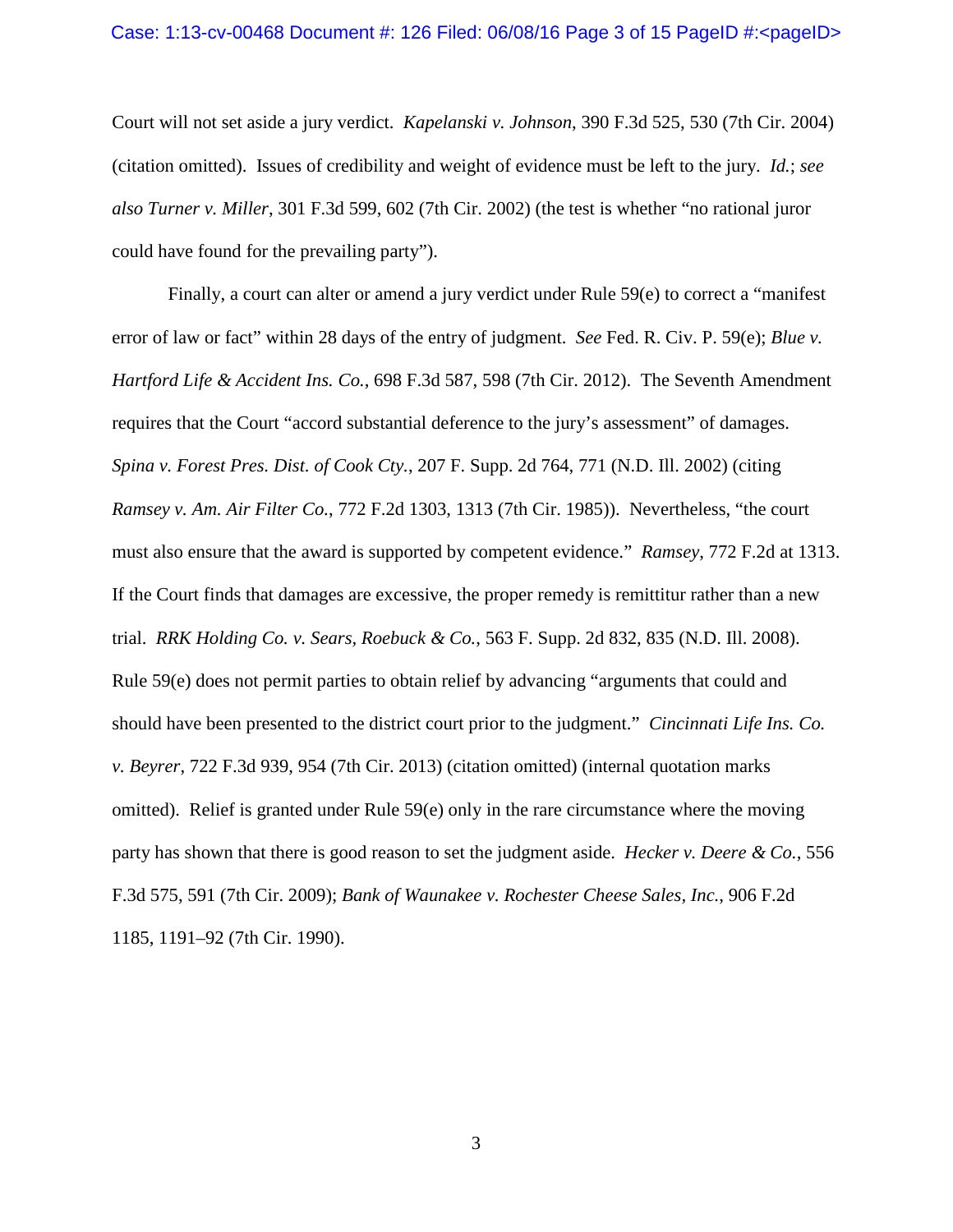### **ANALYSIS**

# **I. 10b-5 Claim**

 $\overline{a}$ 

Defendants challenge the jury verdict in Patel's favor on the 10b-5 claim arguing that the evidence presented at trial does not support the verdict. Because Patel failed to present any evidence linking Defendants' misrepresentations to the decline in price of the options in which he invested, the Court grants Defendants' motion for judgment as a matter of law with regard to the 10b-5 claims and Defendants' motion for remittitur of consequential damages. Because Patel's contract and fiduciary duty claims provide an independent basis upon which to award compensatory damages, however, the Court denies the motion for remittitur of compensatory damages.

To find in Patel's favor on the 10b-5 claim the Court instructed the jury that Patel must establish all of the following elements by a preponderance of the evidence:

> "1. [Defendants] made an untrue statement of a material fact in connection with the purchase of securities; 2. [Defendants] acted knowingly; 3. [Defendants] used mail, telephone, internet, or a securities exchange in connection with the purchase of securities, regardless whether the instrumentality itself was used to make an untrue statement or a material omission; 4. Ketan Patel justifiably relied on [Defendants'] untrue statement of a material fact in buying securities; and 5. [Defendants'] misrepresentation caused Ketan Patel to suffer damages."

Doc. [1](#page-3-0)04 at 30.<sup>1</sup> Defendants argue the sufficiency of the evidence with respect to only elements 2, 4, and 5 of the 10b-5 claims: acting knowingly, justifiable reliance, and loss causation respectively. $^{2}$  $^{2}$  $^{2}$ 

<span id="page-3-1"></span><span id="page-3-0"></span><sup>&</sup>lt;sup>1</sup> Defendants did not raise any objections to these jury instructions either at the time of the trial or in their post-trial motion, thus these instructions are controlling for purposes of establishing liability. *See Deleon v. Atia*, No. 98 CV 5919, 1999 WL 1044209, at \*3 (N.D. Ill. Nov. 9, 1999) (objection to verdict caused by erroneous jury instructions waived when not raised before the jury retires to consider the verdict).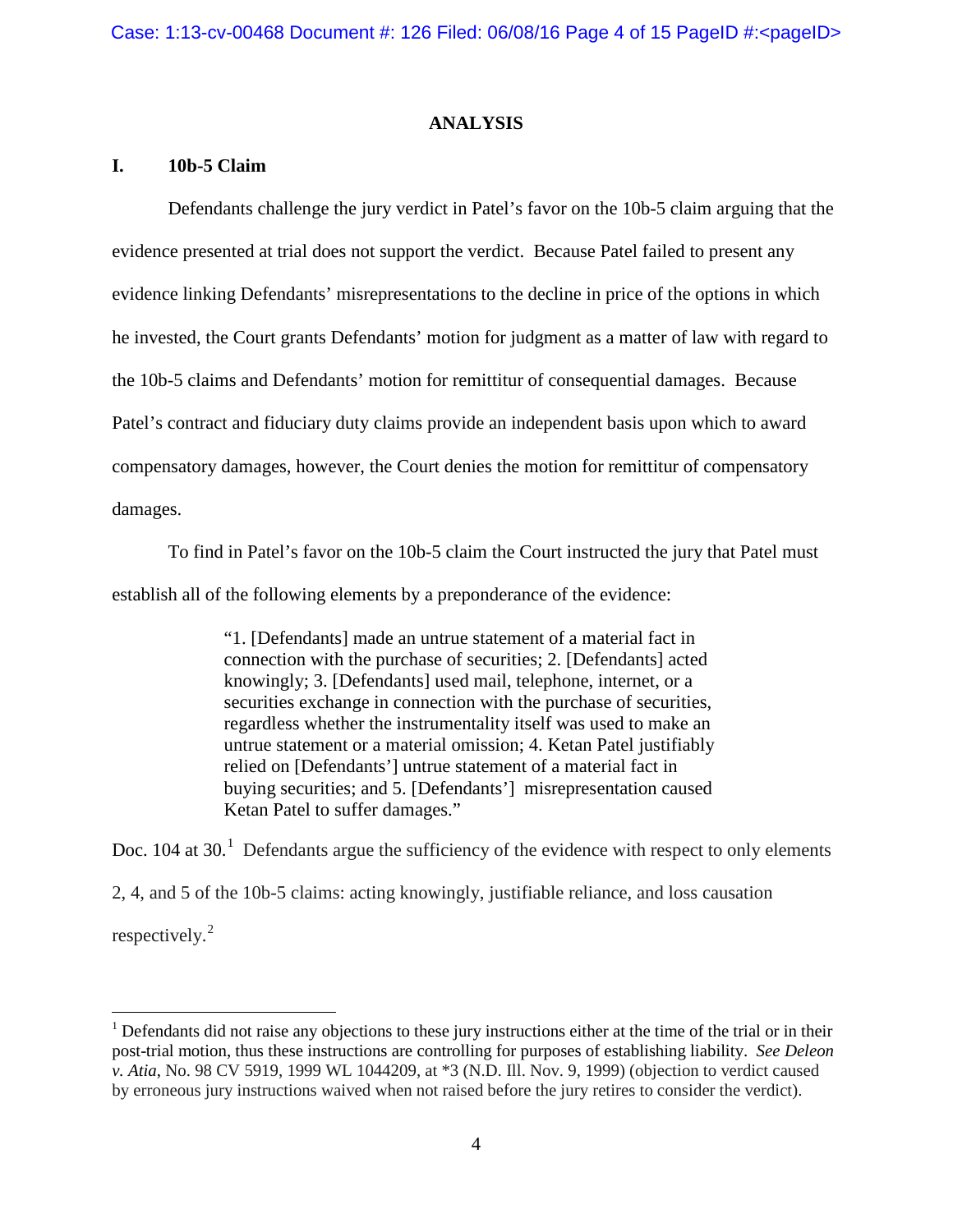### **A. Defendants Acted Knowingly**

The jury instructions in this case state that, "[Defendants] acted knowingly if they made an untrue statement with the knowledge that the statement was false." Doc. 104 at 32. At trial, Patel and his two corroborating witnesses testified that Wagha had assured Patel that he would only invest conservatively and that Patel had made it clear to Wagha that his paramount concern was the safety of his money, not any return on the investment. Despite offering these assurances, Wagha began trading options on Patel's account almost immediately. *See* Def.'s Trial Ex. 1. Patel also testified that he would not have invested with Wagha if he knew that Wagha would invest the money on high-risk options. Additionally, the trial record shows that under a conservative investment strategy Wagha's fees would be limited to 1.2% of the assets under management, whereas if he were to pursue a higher-risk strategy he could potentially receive larger payments—35% of all growth over 10%. 09/09/15 Tr. 218:22–19:14. Based on this evidence, a reasonable jury could have concluded that Wagha made the false statements regarding the risk strategy he would pursue to Patel in order to induce Patel to invest with him, knowing that he would in fact pursue a high-risk strategy in hopes of obtaining the higher compensation.

Defendants present only a barebones argument with no citations to the record that the jury verdict is against the weight of the trial evidence "because there was insufficient evidence of *scienter* required for Section 10(b) liability." Doc. 108 at 8 (emphasis in original). In support, they cite a case that is only tangentially relevant to this case.<sup>[3](#page-4-0)</sup> Citing *Greer v. Advanced* 

 $\overline{a}$ 

 $2$  Defendants advance no argument with respect to the 10b-5 claim that Wagha never made any oral representation to only invest Patel's money conservatively. Therefore, for the purpose of deciding the 10b-5 issue, the Court assumes Wagha did make such a representation.

<span id="page-4-0"></span><sup>3</sup> Defendants also reference a case titled *Janus Capital Group, Inc. v. First Derivative Traders*, but do not provide a citation for the case, thus the Court does not consider it here. *See United States v. Hook*, 471 F.3d 766, 773 (7th Cir. 2006) (failure to provide citation support waives argument).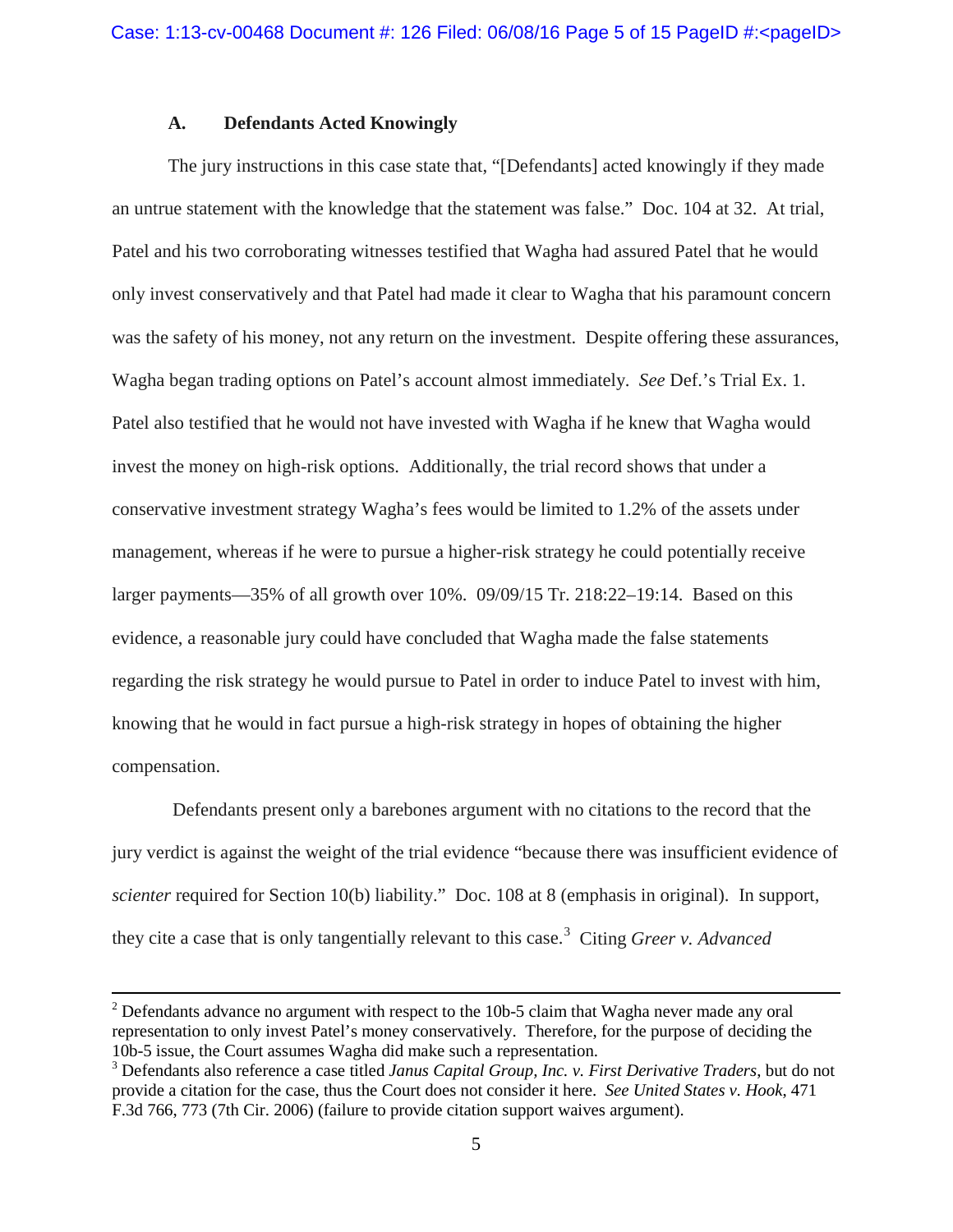*Equities*, 683 F. Supp. 2d 761, 775 (N.D. Ill. 2010), they argue that allegations of financial motive are not sufficient to establish scienter. This is true, but not instructive here. In *Greer*, the plaintiffs were attempting to demonstrate that the defendants knew information contained in a memorandum the defendants provided to plaintiffs to induce them to invest in a technology company were false. *Id*. at 775–76. The defendants were also invested heavily in the technology company and would stand to benefit from the plaintiffs making a sizable investment in the company. *Id*. at 774–75. The court held the mere fact that the defendants stood to gain from the act of the plaintiffs' investing in the company was insufficient to show they knew the contents of the memorandum to be false. *Id*. at 775. Here, the situation is quite different. The truth or falsity of the assurance Wagha gave to Patel is determined solely by Wagha. Patel adduced sufficient evidence at trial to support an inference that at the time Wagha offered the assurances that he would trade conservatively, he intended to trade high-risk options. And, as noted above, a reasonable jury could have concluded that Wagha had access to information regarding his own thoughts and intentions at the time he gave those assurances.

#### **B. Justifiable Reliance**

Defendants advance two arguments that Patel produced insufficient evidence at trial to support a jury finding of justifiable reliance. First, Defendants argue that the record shows that Patel chose to invest with Wagha because Dr. Ritesh Patel, a friend of Plaintiff Patel, recommended him and, impliedly, Patel did not rely upon any representations made by Wagha. Second, though not clearly stated, Defendants argue that even if Patel did rely on oral statements Wagha made at the time of investing, such reliance was not justifiable because Patel had access to online statements showing options trading, he employed a CPA to assist with his taxes, and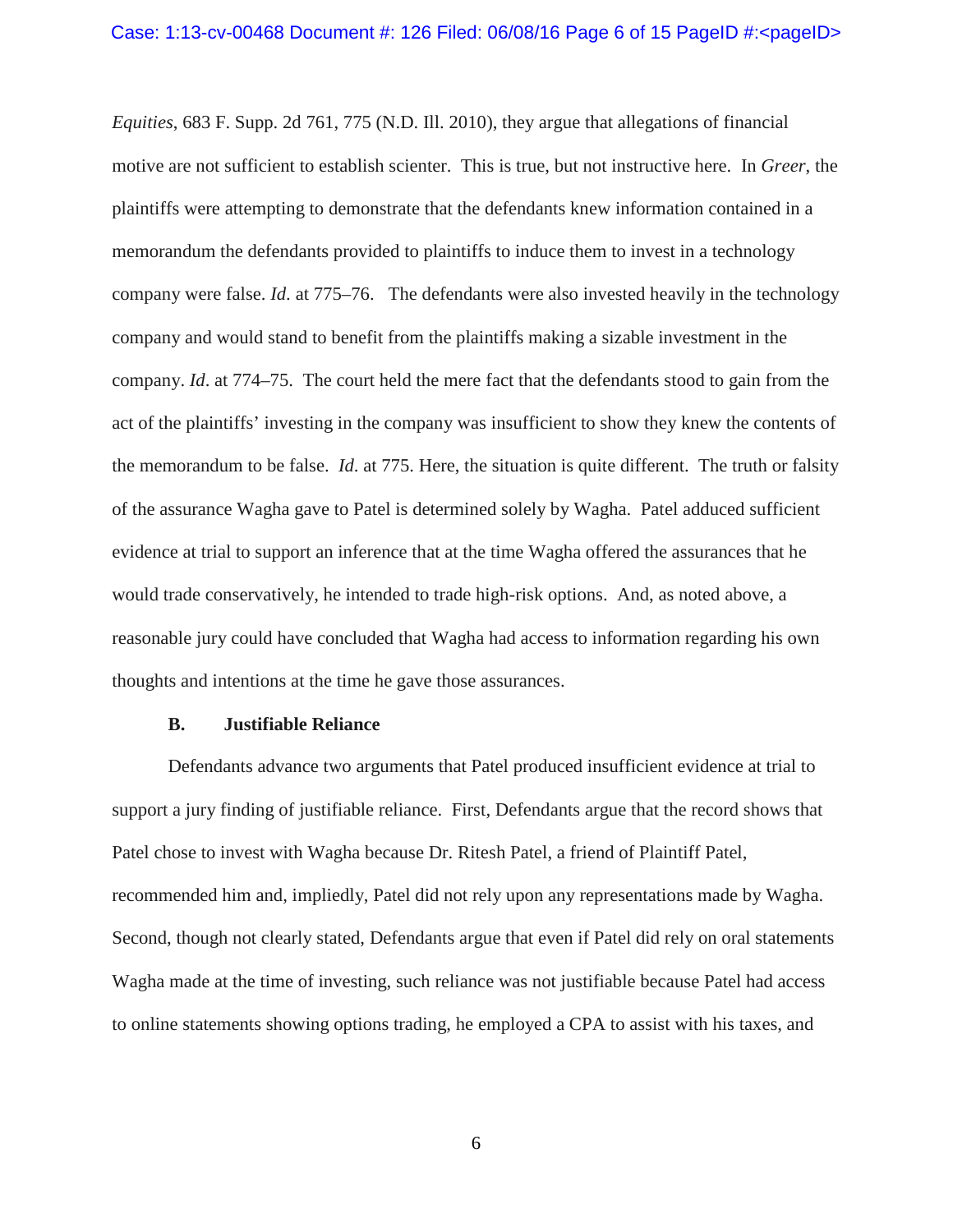#### Case: 1:13-cv-00468 Document #: 126 Filed: 06/08/16 Page 7 of 15 PageID #:<pageID>

Patel testified that a conservative strategy would not have resulted in the large gains he experienced in the first two months of his relationship with Defendants.

The jury's finding that Patel acted in reliance on Wagha's assurances is sufficiently supported by the record. Patel testified that Dr. Patel referred him to Wagha and that is "the reason [he] moved [his] money." 9/8/15 Tr. 12:1–7. However, Patel testified repeatedly that he discussed with Wagha his need to have the money in a short period of time to invest in purchasing a 7-Eleven franchise, that he wanted his money invested conservatively, and that Wagha understood and agreed to these conditions. Patel also testified that he spoke with Wagha subsequent to making the initial investment to ensure that his money was safe and that Wagha understood that he wanted a conservative strategy. Some of these conversations were corroborated by the uncontroverted testimony of Patel's witnesses Mitesh Patel and Kaushik Patel.<sup>[4](#page-6-0)</sup> Finally, Patel sent Wagha an email on June 11, 2011 in which he stated "[he] was hesitant initially about [investing with Wagha], but after [Wagha's] affirmation that [he] would only do very safe investments, [Patel] gave [him] the \$510,000." Pl. Trial Ex. 8. Wagha did not refute this statement in his response to this email. *Id*. A reasonable jury could have concluded from this evidence that Patel would not have invested with Wagha absent these assurances regardless of Dr. Patel's recommendation. Therefore, the evidence at trial supports a finding of reliance.

The jury finding that Patel's reliance was justified is also supported by the record. Whether a party's reliance upon statements by the defendant was justifiable is a question of fact for the jury. *Talton v. Unisource Network Servs., Inc.*, Case No. 00 C 7967, 2004 WL 2191605, at \*7 (N.D. Ill. Sept. 27, 2004). While there is no clear standard as to what constitutes justifiable reliance for 10b-5 purposes, several courts have considered the following factors:

 $\overline{a}$ 

<span id="page-6-0"></span><sup>&</sup>lt;sup>4</sup> Dr. Ritesh Patel, Mitesh Patel, and Kaushik Patel are not related to Plaintiff.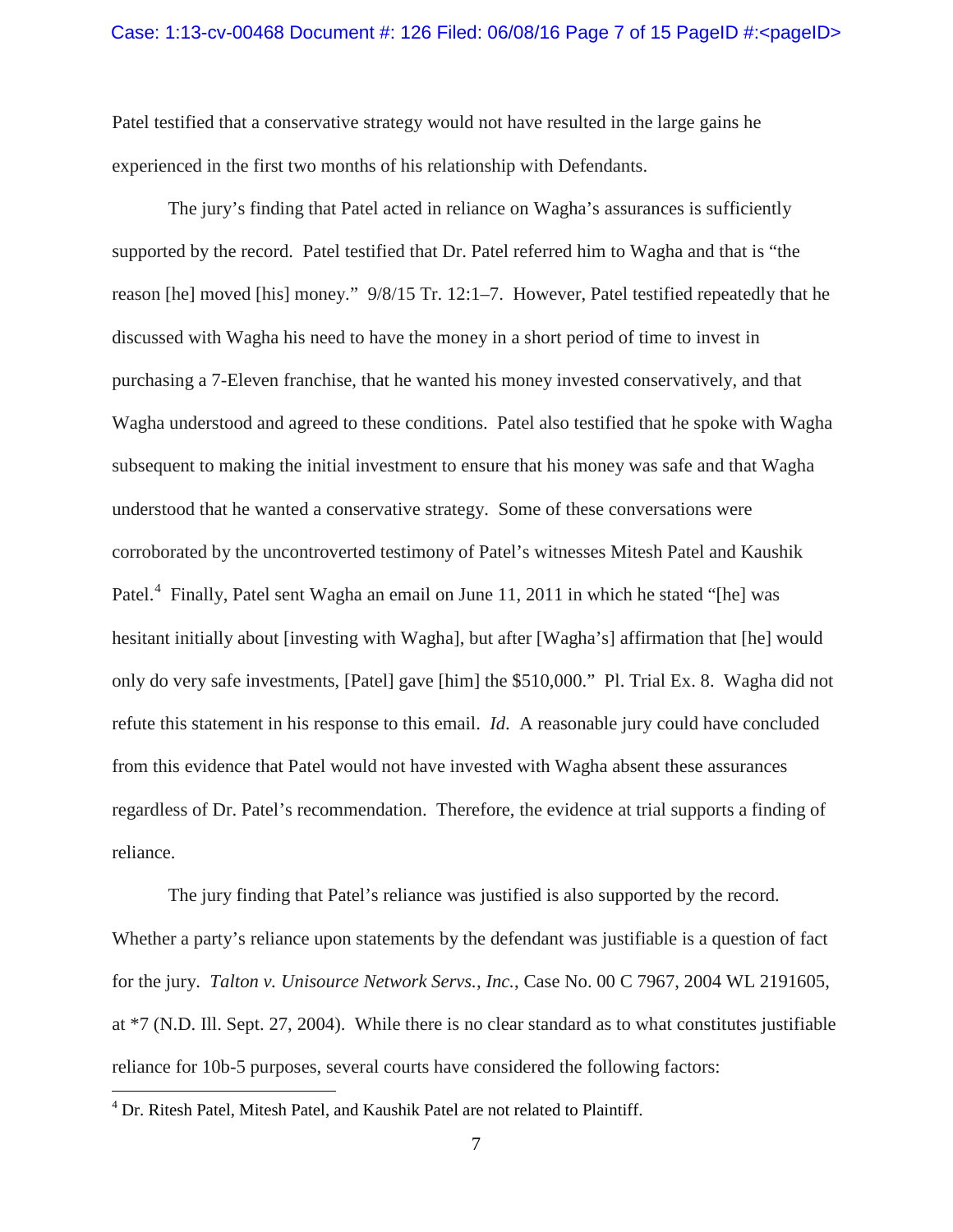(1) [t]he sophistication and expertise of the plaintiff in financial and securities matters; (2) the existence of long standing business or personal relationships; (3) access to the relevant information; (4) the existence of a fiduciary relationship; (5) concealment of the fraud; (6) the opportunity to detect the fraud; (7) whether the plaintiff initiated the stock transaction or sought to expedite the transaction; and (8) the generality or specificity of the misrepresentations.

*Kennedy v. Josephthal & Co.*, 814 F.2d 798, 804 (1st Cir. 1987) (citations omitted).

Patel testified that he was an inexperienced investor who relied upon Wagha to do his investing because Wagha is an expert. He further testified that he had trouble accessing information about his account online and did not know what an option was. Additionally, Patel and his corroborating witnesses testified that on several occasions Patel confirmed with Wagha that his investment was safe and invested conservatively. A reasonable jury could have found that based on this evidence Patel's reliance was justifiable despite the fact that he could have read his statements and seen what securities Wagha was trading on his account. The jury could have found that even with that knowledge, Patel would not have understood that Wagha was pursuing a high-risk strategy because of his lack of investment sophistication.

Defendants cite three cases from other circuits for the proposition that a plaintiff cannot demonstrate justifiable reliance where he had an opportunity to detect the fraud but chose not to do so. *See Kennedy*, 814 F.2d at 805; *Zobrist v. Coal-X, Inc.*, 708 F.2d 1511, 1517 (10th Cir. 1983); *Bull v. Chandler*, No. C-86-5710 MHP, 1992 WL 103686, at \*4–5 (N.D. Cal. Mar. 12, 1992). These cases, however, are distinguishable from the present case and not instructive here. Each case Defendants cite dealt with alleged misrepresentations about specific investments, not a general investment strategy. The defendants in those cases represented that the specific investments they were recommending were low- or no-risk despite contradictory statements in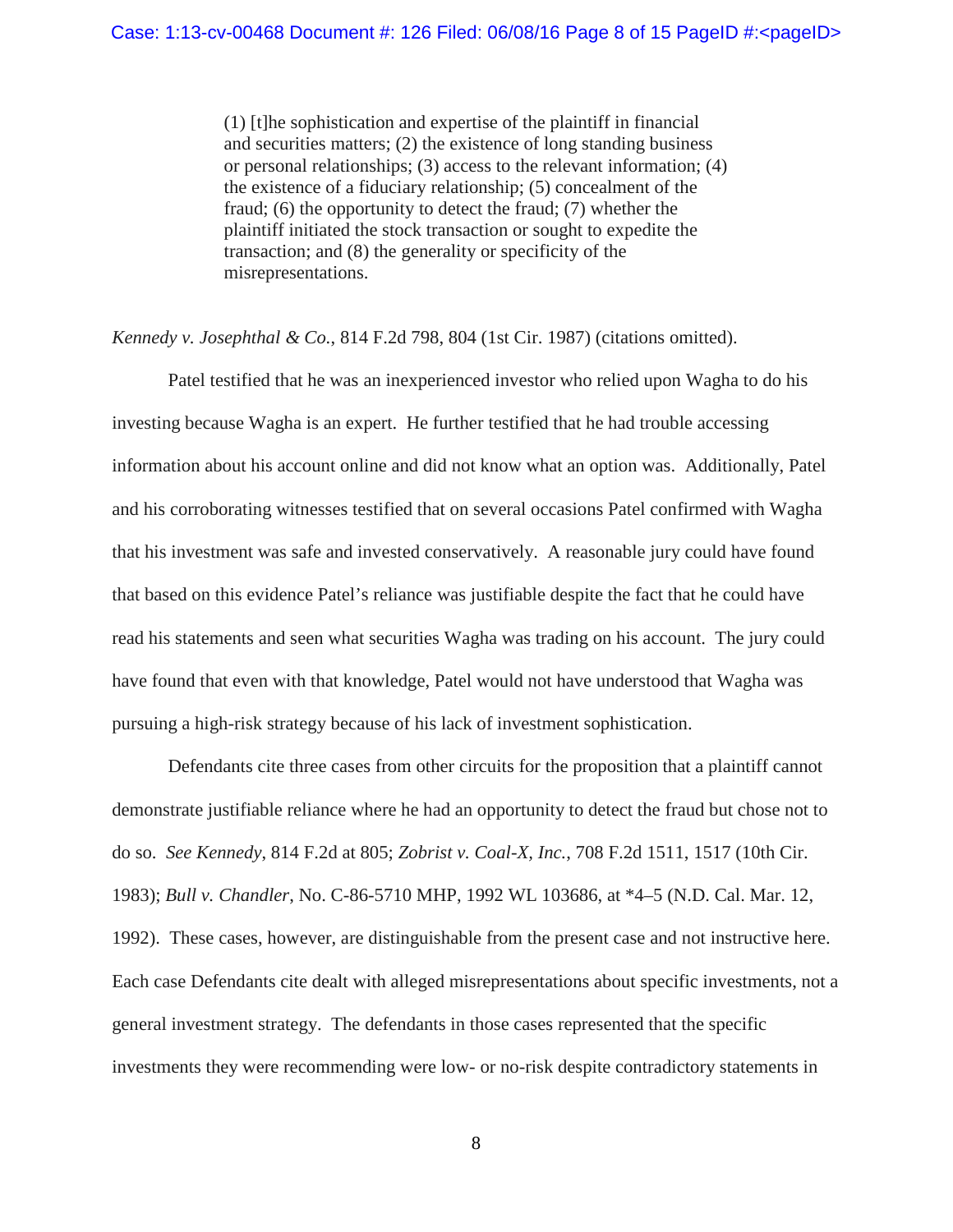#### Case: 1:13-cv-00468 Document #: 126 Filed: 06/08/16 Page 9 of 15 PageID #:<pageID>

the supporting documentation provided to the plaintiffs. For example, in *Kennedy*, the court found that, "[f]or each oral representation that Sinclair made and upon which appellants claim they relied, there was a direct refutation by the plain language of the offering memorandum." *Kennedy*, 814 F.2d at 803. The court held that because both statements could not be true at the same time, one statement must have been false. *Id.* The plaintiffs in *Zobrist* and *Bull* were faced with similar contradictory statements. *See Zobrist*, 708 F.2d at 1518 (statements in the private placement memorandum directly contradicted by oral statements by defendants); *Bull*, 1992 WL 103686, at \*4–5 (plaintiff was on notice where statements in offering memoranda directly contradicted representations by the defendant). Here there is no such contradiction between Wagha's oral assurances and the written Investment Agreement. The Investment Agreement, in addition to authorizing options trading, includes a blanket limitation on all activity conducted in the account—it must comply with Patel's "investment objectives." P. Trial Ex. 1. Patel alleged that he discussed his investment objectives with Wagha in great detail prior to signing the Investment Agreement and that Wagha agreed to only pursue safe investments. Patel presented evidence that his primary concern was the safety of his investment and not the size of his return. Because the Investment Agreement limited the authorized conduct to activity consistent with Patel's investment objectives, the oral statements of those objectives did not contradict the written agreement.

Finally, Defendants make no argument that Patel's reliance on Wagha's statements at the time of investment was not justifiable; all of Defendants' arguments are focused on the postinvestment time period. The argument appears to be that even if his reliance at the time of investment was justifiable, Patel had ample opportunity to discover that Wagha was not following his instructions to trade conservatively and his failure to make efforts to do so renders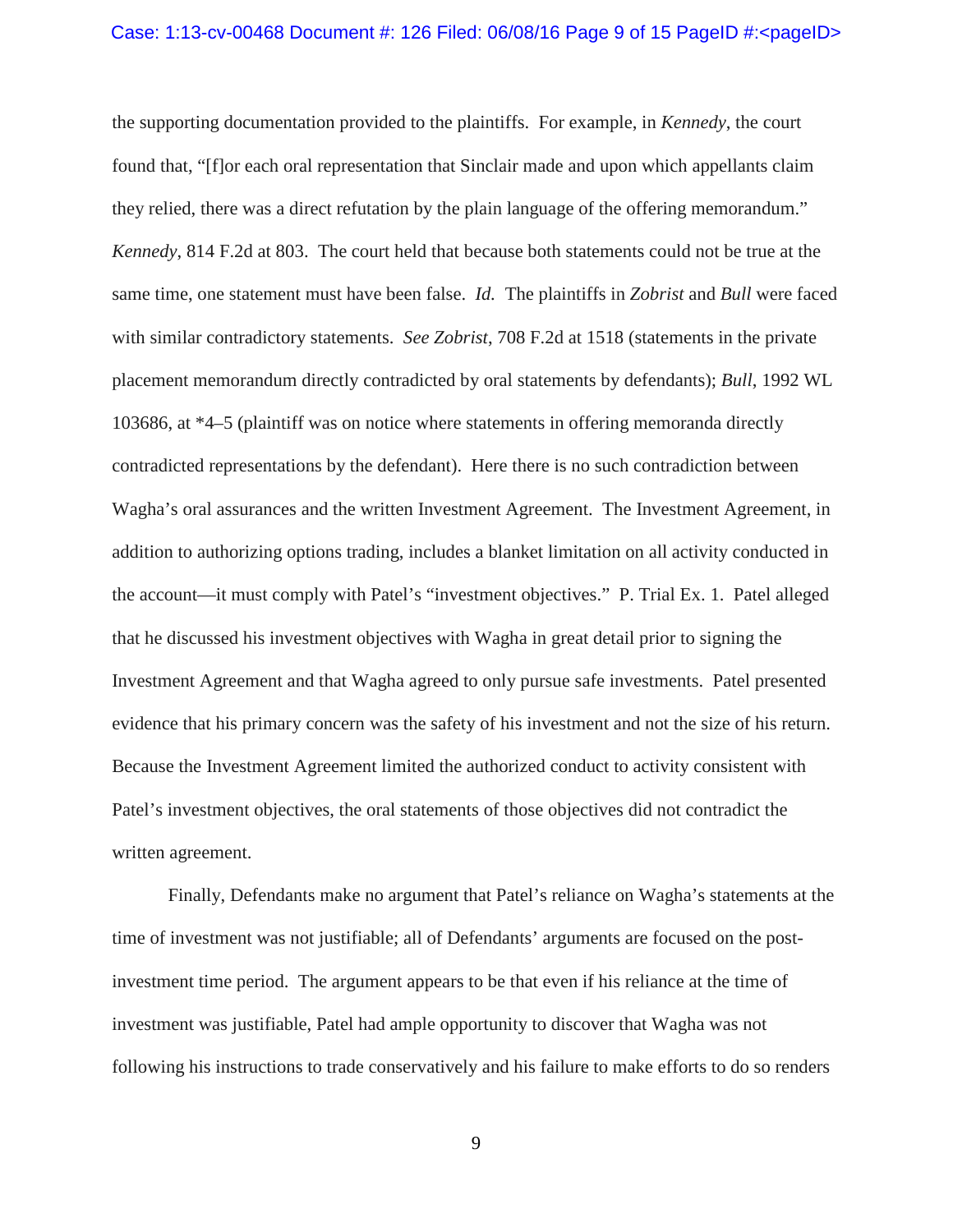#### Case: 1:13-cv-00468 Document #: 126 Filed: 06/08/16 Page 10 of 15 PageID #:<pageID>

his continued reliance unjustified. During the trial, Patel testified that ten days after making the investment with Wagha, he attempted to view his account online but was unable to understand what he saw there. Patel contacted Wagha and told Wagha he would visit Wagha's office to discuss his account, which he subsequently did. Patel testified that at that meeting Wagha told him everything was fine with his account but that they did not discuss the contents of his statement. 9/8/15 Tr. 58:8–24. Defendants do not provide any argument as to in what manner or how often Patel was required to verify that his instructions were bring followed. Over the less than four months between making his initial investment with Wagha and discovering he had lost a large sum of money, Patel consulted with Wagha on at least two occasions and each time Wagha assured him that everything was fine.

Therefore, Patel provided sufficient evidence at trial for a reasonable jury to conclude that he relied on Wagha's assertions that Wagha would invest his money conservatively and that such reliance was justifiable.

# **C. Loss Causation**

Defendants argue that "there is no evidence that any of the Wagha Defendants [sic] statements affected the value of the securities at issue or directly caused loss." Doc. 108 at 9. Loss causation is a required element of a private 10b-5 claim. *Dura Pharm. v. Broudo*, 544 U.S. 336, 342, 125 S. Ct. 1627, 161 L. Ed. 2d 577 (2005). To prove loss causation, a plaintiff must establish "a causal connection between the material misrepresentation and the loss." *Id*. That is, a "defendant's actions had something to do with the drop in value." *Ray v. Citigroup Global Markets, Inc.*, 482 F.3d 991, 994–95 (7th Cir. 2009). The fraudulent statement must have concealed something from the market that, when disclosed, negatively affected the value of the security. *Lentell v. Merrill Lynch & Co.*, 396 F.3d 161, 173 (2d Cir. 2005); *see also First*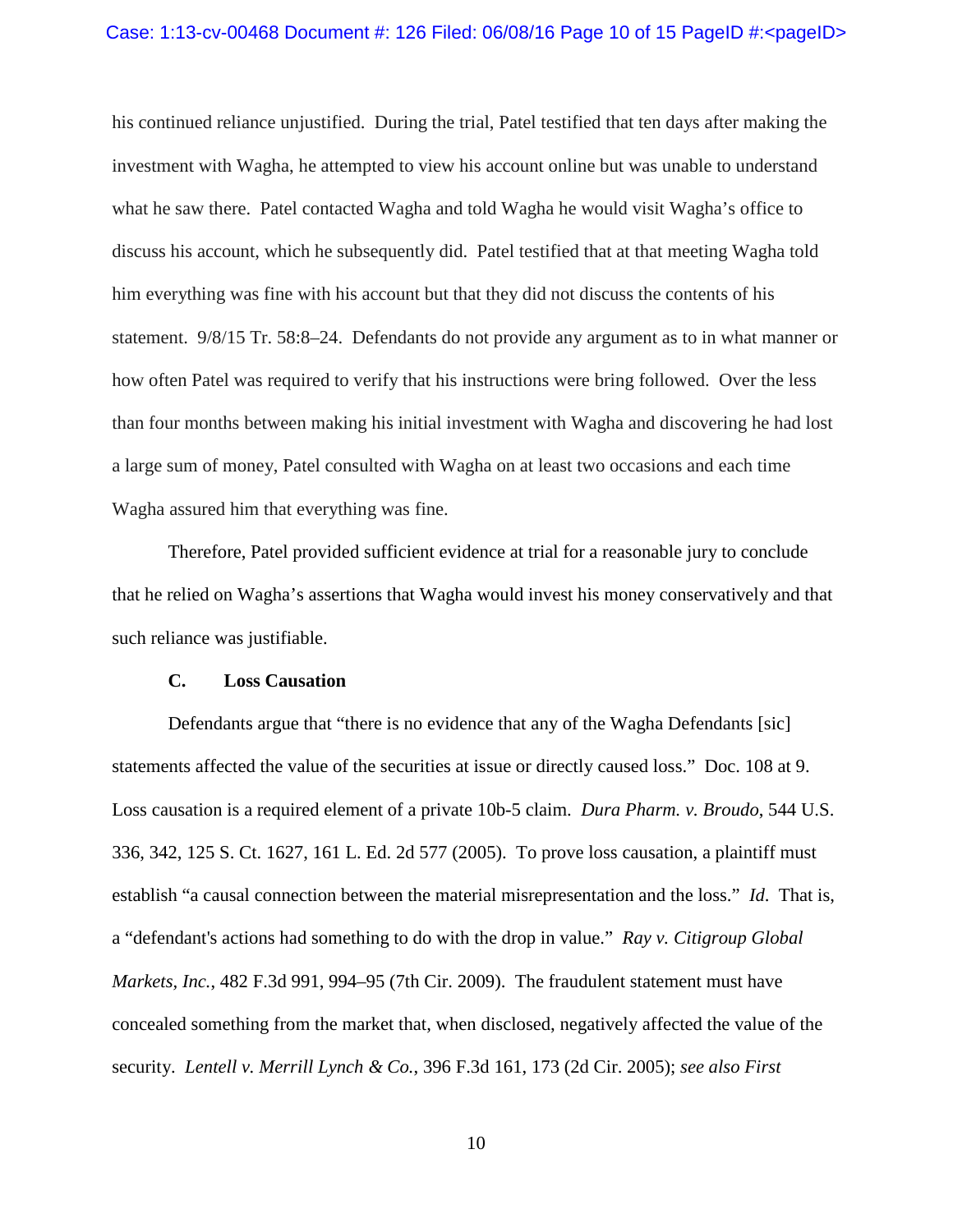*Nationwide Bank v. Gelt Funding Corp.*, 27 F.3d 763, 769 (2d Cir. 1994) (loss causation requires a showing "that the misstatements were the reason the transaction turned out to be a losing one").

Here, Wagha concealed the fact that he would invest in high-risk options with Patel's money. Patel testified that he was not aware that Wagha was making these trades and that he never would have invested his money with Wagha had these risks been disclosed to him. Patel did not however provide any evidence that the decline in the value of the options Wagha purchased in his account was in any way connected to Wagha's misstatements at the time of account formation. Therefore, Patel has failed to carry his burden to adduce evidence sufficient for a reasonable jury to find in his favor on all elements of the 10b-5 claim, and the Court must enter judgment as a matter of law in favor of Defendants on the 10b-[5](#page-10-0) claim.<sup>5</sup> See Greene v. *Potter*, 557 F.3d 765, 771 (7th Cir. 2009) (judgment as a matter of law proper where plaintiff has provided insufficient evidence for any rational jury to find in her favor).

### **D. Consequential Damages**

 $\overline{a}$ 

Defendants raise two arguments in support of their motion for remittitur of the \$64,000 consequential damages award. First, Defendants argue that according to the jury instructions, consequential damages were only available for the fraud claim, and second, Plaintiff provided insufficient proof of damages. Despite Defendants' argument with respect to the jury instructions being plainly incorrect and Defendants failing to support their second argument with

<span id="page-10-0"></span> $<sup>5</sup>$  Defendants also sought to overturn the verdict on the 10b-5 claim arguing that it was inconsistent with</sup> the jury finding in Defendants' favor on the fraud claim and on the bases of the affirmative defenses of ratification, laches, and estoppel. Because Plaintiff failed to prove loss causation disposing of the 10b-5 claim in its entirety, the Court need not examine Defendants' remaining arguments. However, Defendants' inconsistent verdict defense fails as the fraud and 10b-5 verdicts can be reconciled because the fraud claim has a higher standard of proof. *See, e.g.*, *Ramos v. David & Geck, Inc.*, 968 F. Supp. 765, 770 (D.P.R. 1997) (jury verdict "entirely consistent" where jury found for defendant on claim with higher burden of proof and for plaintiff on claim with lower burden). Defendants' argument based on the affirmative defenses also fail because these affirmative defenses were not timely pleaded and are thus waived. *Maul v. Constan*, 928 F.2d 784, 787 (7th Cir. 1991) (affirmative defenses not raised until posttrial motions are waived).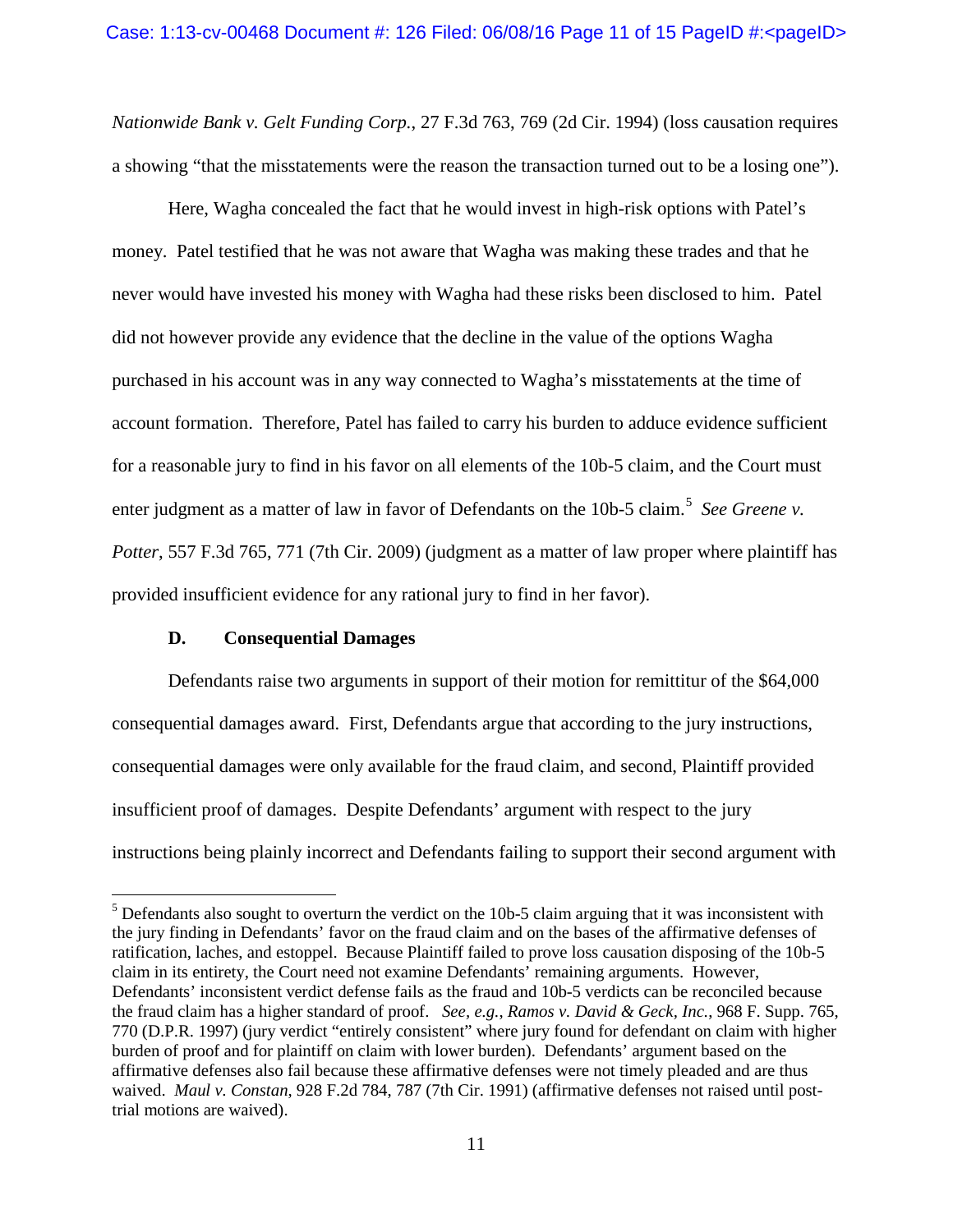citation to the record or relevant legal authority, the motion for remittitur of consequential damages is granted because consequential damages may only be awarded for a successful 10b-5 claim and, as discussed above, the Court has granted Defendants' motion for judgment as a matter of law on the 10b-5 claim.

# **II. Contract Claim**

Defendants advance three arguments for why the Court should reverse the jury verdict in favor of Patel on his contract claim: (1) the weight of the evidence does not support a finding that Patel communicated his investment objectives to Defendants; (2) Patel did not perform under the agreement; and (3) Patel did not provide sufficient evidence to calculate damages.

At trial, Patel testified that he informed Wagha on several separate occasions both prior to and after contracting that he wished to invest conservatively and that he needed the money in a few months to purchase a 7-Eleven franchise. Patel also provided two eye witnesses, Mitesh Patel and Kaushik Patel, who corroborated his testimony that he sought to invest conservatively and had conveyed this desire to Wagha. Additionally, Patel provided the June 11, 2011 email in which he wrote to Wagha that he "instructed [Wagha] right before giving [Wagha] the \$510,000 back in February that [he would] need the money in April." Pl. Trial Ex. 8. The email further stated that Patel could not risk the money and that Wagha knew this. Wagha replied to this email taking "full and complete responsibility" and did not deny any of Patel's statements. *Id.* 

Defendants argue that the "[e]vidence to the contrary is overwhelming" listing fifteen items that they claim contradict and outweigh the evidence Patel adduced. Doc. 108 at 11. Defendants do not support any of these fifteen items with a citation to the record or even to the Declaration Defendants' counsel filed. To the extent the Court is able to determine what parts of the record support these contentions, they do not outweigh the evidence Patel provided at trial.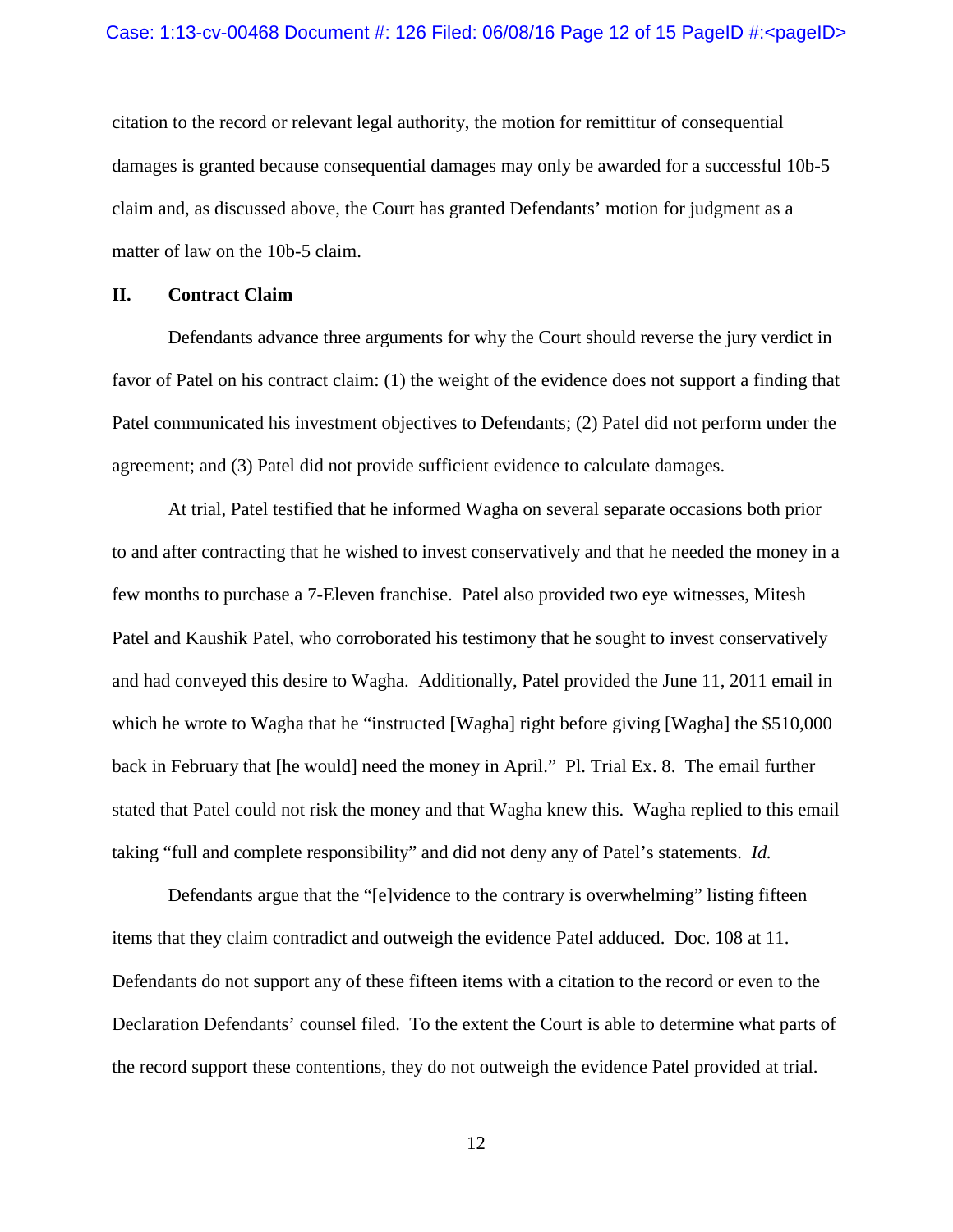#### Case: 1:13-cv-00468 Document #: 126 Filed: 06/08/16 Page 13 of 15 PageID #:<pageID>

The grist of Defendants' argument is that Patel signed several documents that authorized options trading and included acknowledgements of the risks of investing. These arguments are off the mark. It is not disputed that Patel signed the agreements. What is disputed is whether he informed Wagha of his desire to make only conservative investments at the time he signed the contract. Defendants' arguments do little if anything to tip the scales on this point. Therefore, based on the evidence provided at trial, a reasonable jury could have found that Patel communicated his investment objective to pursue only conservative investments and that he needed the money to purchase a 7-Eleven franchise to Wagha both prior to and after signing the Investment Agreement, and such a finding is not against the manifest weight of the evidence.

Defendants' second argument that Patel did not perform under the agreement because he failed to advise Defendants in writing of any changes to his investment objectives or any restrictions on the specific securities in which he wished to invest also fails. Even assuming that Patel's failure to comply with these provisions could obviate Defendants' obligations under the contract, the manifest weight of the evidence does not show that he failed to comply. Patel argues that his investment objectives were the same from the time of signing the contract onward. The clause in question is only triggered if Patel changes his investment objectives or risk tolerance. As discussed above, Patel provided sufficient evidence at trial to establish that his investment objectives, as communicated to Wagha, were the same from the time of the initial investment until at least June 2011. Additionally, Patel's claim is not premised on the argument that Defendants breached the contract by investing in any specific security, but instead by not investing in concert with his investment objectives. Therefore, a reasonable jury could have found that Patel performed under the contract.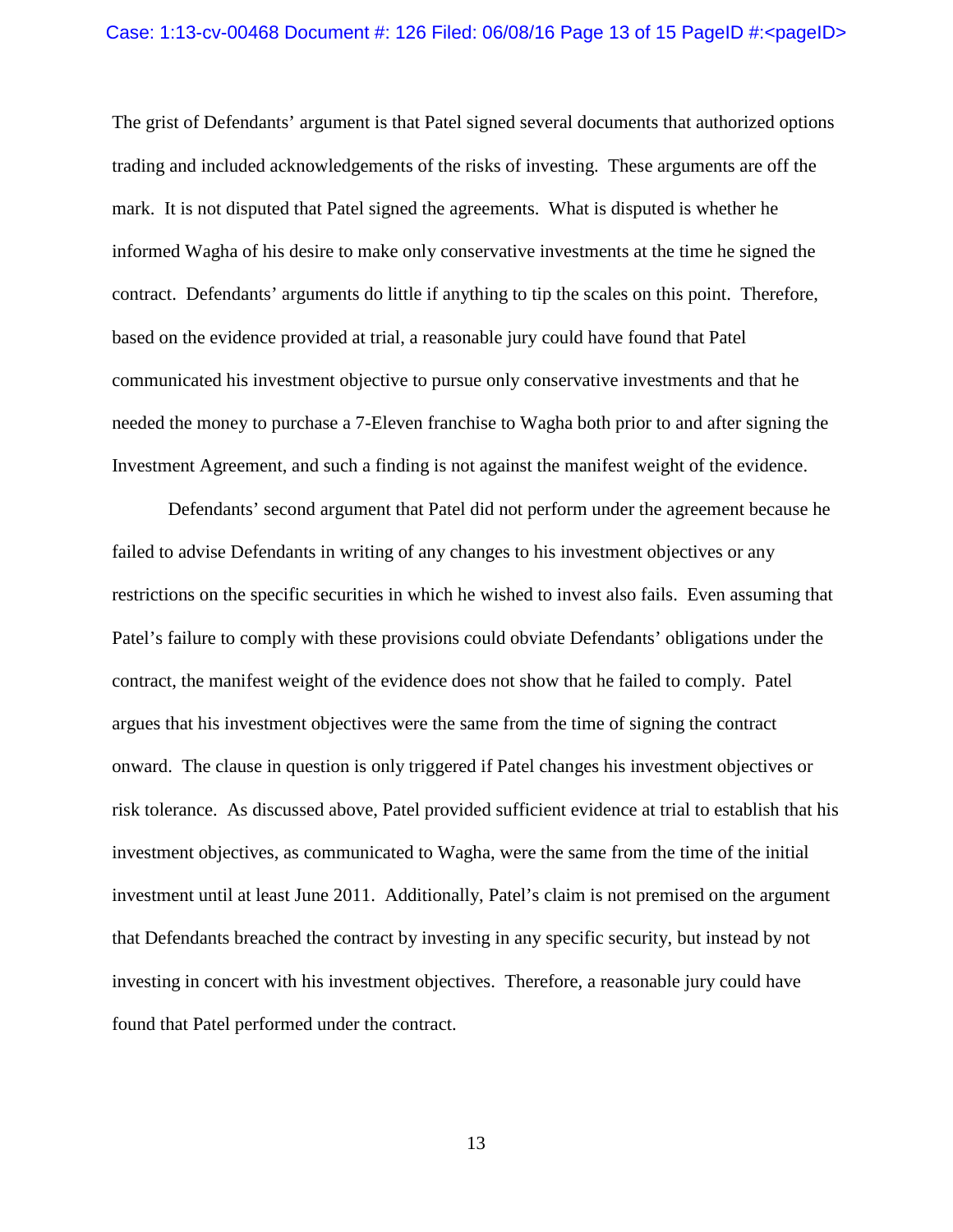Finally, Defendants argue that Patel provided insufficient evidence to support damages on the contract claim. Defendants' argument is not clearly drafted but appears to boil down to, "[t]o the extent Plaintiff's damages may be calculated based on gain or loss in his Discretionary Account, the evidence strongly suggests Plaintiff would have suffered *zero* damages" if he had continued to allow Defendants to trade his funds. Doc. 108 at 14. Defendants advanced no evidence in support of this contention at trial and the only support they provide is an unexplained citation to an online source that was not presented at trial.<sup>[6](#page-13-0)</sup> On the other hand, at trial, the jury had the opportunity to review Patel's Ameritrade statements, which showed an initial deposit of \$560,937 in February 2011, a withdrawal of \$175,000 in June 2011, and a peak, post-discovery account value of \$221,824. Def. Trial Ex. 1. Based on this evidence, if Patel had withdrawn the remainder of his investment with Defendants at the peak time, he would have suffered a loss on his initial investment of \$164,113. This figure is *greater* than the amount of compensatory damages the jury actually awarded. Thus the damages awarded are commensurate to the actual losses Patel suffered and supported by documentary evidence submitted at trial.

### **III. Fiduciary Duty Claim**

 $\overline{a}$ 

Defendants argue that Patel's fiduciary duty claim is based solely on the theory that Patel orally communicated his investment objectives to Wagha and Wagha failed to follow these objectives. For the same reasons discussed above in Section II, the Court finds that there is sufficient evidence for a reasonable jury to find that Patel did convey such instructions and that Wagha failed to follow them. Thus, the Court denies Defendants' motion on this point as well.

<span id="page-13-0"></span><sup>6</sup> *Stocks: Worst day of the year for the Dow and S&P*, CNN Money, (June 1, 2011), http://money.cnn.com/2011/06/01/markets/markets\_newyork/.